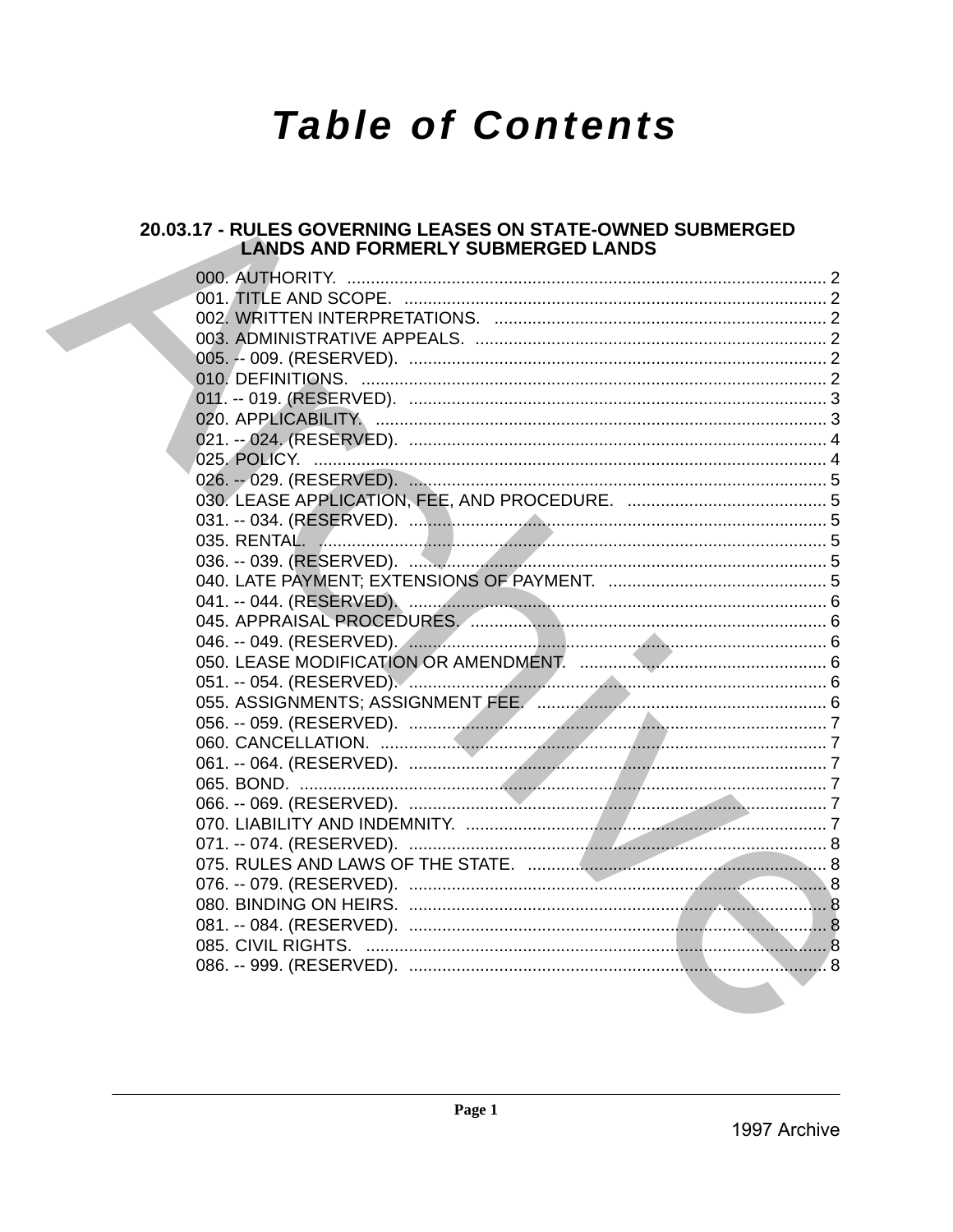#### **IDAPA 20 TITLE 03 Chapter 17**

#### **20.03.17 - RULES GOVERNING LEASES ON STATE-OWNED SUBMERGED LANDS AND FORMERLY SUBMERGED LANDS**

#### <span id="page-1-1"></span>**000. AUTHORITY.**

These rules are promulgated pursuant to, and shall be construed in a manner consistent with, the duties and responsibilities of the Idaho State Board of Land Commissioners as set forth in Idaho Code, Chapters 1, 3, and 6, Title 58, and the Public Trust Doctrine. (7-1-97)

#### <span id="page-1-2"></span>**001. TITLE AND SCOPE.**

01. Application of Rules. These rules set forth procedures concerning the issuance of leases on state-<br>ubmerged lands. (7-1-97) owned submerged lands.

Additional Application of Rules. These rules also apply to state-owned islands raised from submerged lands, or filled submerged lands, or other formerly submerged lands that are no longer covered by water at any time during an ordinary year. (7-1-97) any time during an ordinary year.

<span id="page-1-0"></span>03. State's Rights. While the state asserts the right to issue leases for all encroachments, navigational or non-navigational, upon, in or above the beds or waters of navigable lakes and rivers, nothing in these rules shall be construed to vest in the state of Idaho any property, right or claim of such right to any private lands lying above the natural or ordinary high water mark of any navigable lake or river. (7-1-97) **20.33.17 - RULES ADVERIMENTALES COMPETENTS ON EXPRESS ON STREET ONE CONFERENCE DESIRET (ALSO SURVEYS COMPETER<br>
1997 ARCHIVETTY AND RESULTE UNIT OF THE COMPETER SURVEY OF THE CONFERENCE ORDER (ALSO COMPETER) THE CONFERENC** 

#### <span id="page-1-3"></span>**002. WRITTEN INTERPRETATIONS.**

There are no written interpretations of these rules. (7-1-97)

<span id="page-1-4"></span>**003. ADMINISTRATIVE APPEALS.**

This chapter does not provide for appeal of the administrative requirements for agencies. (7-1-97)

#### <span id="page-1-5"></span>**005. -- 009. (RESERVED).**

#### <span id="page-1-6"></span>**010. DEFINITIONS.**

01. Artificial High Water Mark. The high water elevation above the natural or ordinary high water mark resulting from construction of man-made dams or control work and impressing a new and higher vegetation line. (Section 58-1302(d), Idaho Code). (7-1-97) line. (Section  $58-1302(d)$ , Idaho Code).

02. Board. The Idaho State Board of Land Commissioners or such representative as may be designated<br>(7-1-97) by the board.  $(7-1-97)$ 

03. Commercial Navigational Encroachment. A navigational encroachment for the use of which pay a fee. (7-1-97) patrons pay a fee.

04. Community Dock or Multiple Family Dock. Structures that provide moorage facilities for more than two riparian/littoral property owners. A community dock shall be considered a commercial navigational aid.

(7-1-97)

05. Department. The Idaho Department of Lands. (7-1-97)

06. Director. The director of the Department of Lands or such representative as may be designated by the director. (7-1-97) the director.  $(7-1-97)$ 

07. Dock Surface Area. Includes docks, slips, piers, and ramps and is calculated in square feet. Dock rea does not include piles, submerged anchors or breakwaters. (7-1-97) surface area does not include piles, submerged anchors or breakwaters.

08. Encroachment in Aid of Navigation. Includes docks, piers, floats, pilings, breakwaters, boat ramps,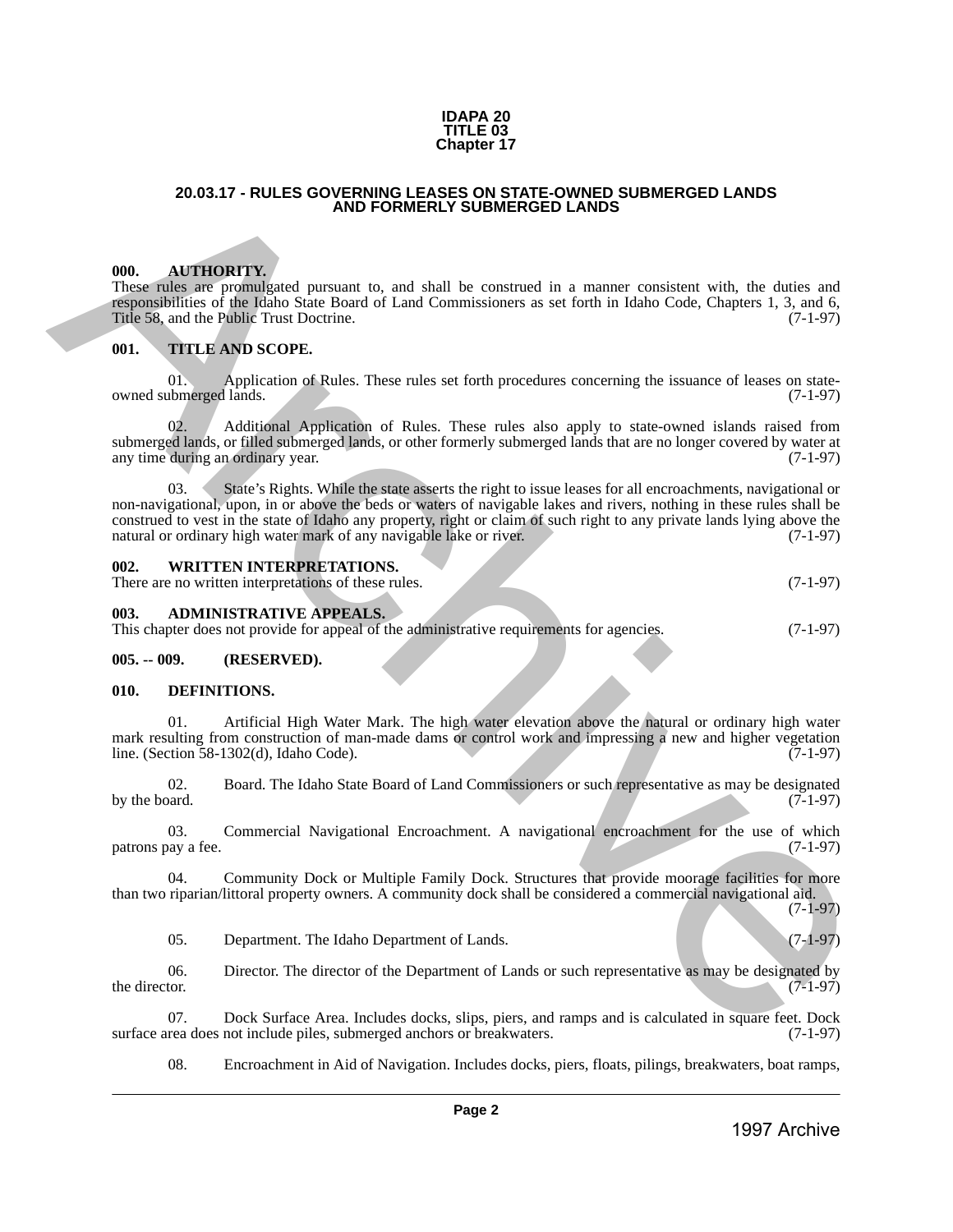#### *IDAHO ADMINISTRATIVE CODE IDAPA 20.03.17 Department of Lands Leases/State-Owned Submerged/Formerly Submerged Lands*

channels or basins, log storage, public boardwalks and other such aids to navigability on, in, or above the beds or waters of a navigable lake, river or stream. The term "encroachment(s) in aid of navigation" may be used interchangeably herein with the term "navigational encroachment(s)." (7-1-97) interchangeably herein with the term "navigational encroachment(s)."

09. Encroachments Not in Aid of Navigation. Includes all other encroachments on, in, or above the beds or waters of a navigable lake, river or stream, such as fills into waterways, bridges, floating restaurants, bars, stores or other structures not constructed primarily for use in aid of navigation It shall also include float homes moored permanently or in any one place for a substantial period of time and used as either a permanent or temporary place of abode or residence. The term "encroachments not in aid of navigation" may be used interchangeably herein with the term "non-navigational encroachment(s)." (7-1-97) thance) in basis, i.e. statistically their basis entirely interesting the control of the matrix in the control of the statistical methods in the control of the statistical methods in the control of the statistical methods

10. Formerly Submerged Lands. The beds of navigable lakes, rivers, and streams that have either been filled or subsequently became uplands because of human activities including construction of dikes, berms, and seawalls. Also included are islands that have been created on submerged lands through natural processes or human activities since statehood, July 3, 1890. (7-1-97)

11. Market Value. For purposes of these rules only, the per acre market value of the state owned submerged lands shall be the same as the per acre value of the adjacent uplands for which the submerged or formerly submerged land shall serve as a substitute. The per acre value of the adjacent upland may be the county assessed value or may be appraised, as determined by the Director. (7-1-97)

12. Natural or Ordinary High Water Mark. The line that the water impresses upon the soil by covering it for a sufficient period of time to deprive the soil of its vegetation and destroy its value for agricultural purposes (Section 58-104 and 58-1302(c), Idaho Code). If, however, the soil, configuration of the surface, or vegetation has been altered by man's activity, the ordinary high water mark shall be located where it would have been if the alteration had not occurred. (7-1-97) alteration had not occurred.

13. Person. An individual, partnership, association, or corporation qualified to do business in the state and any federal, state, county or local unit of government. (7-1-97) of Idaho, and any federal, state, county or local unit of government.

14. Riparian or Littoral Rights. Only the rights of owners or lessees of land adjacent to navigable lakes, rivers or streams to maintain their adjacency to the lake, river or stream and to make use of their rights as riparian or littoral owners or lessees in building or using aids to navigation but does not include any right to make any consumptive use of the waters or to remove state-owned bed materials. (Section 58-1302(f), Idaho Code). (7-1-97)

15. Single Family Dock. A structure that provides moorage facilities to one riparian/littoral owner. (7-1-97)

16. Submerged Lands. The state-owned beds of navigable lakes, rivers and streams lying below the r ordinary high water marks. (7-1-97) natural or ordinary high water marks.

17. Uplands. The land bordering on navigable lakes, rivers and streams. (7-1-97)

## <span id="page-2-0"></span>**011. -- 019. (RESERVED).**

#### <span id="page-2-1"></span>**020. APPLICABILITY.**

Leases shall be required for all encroachments on, in, or over state-owned submerged land except: (7-1-97)

01. Single or Multiple Family Docks. Single or multiple family docks that were constructed on or before July 1, 1993, occupying less than eleven hundred  $(1,100)$  square feet of dock surface area lakeward of the ordinary high water mark, and for which all required permits and approvals have been obtained.  $(7-1-97)$ ordinary high water mark, and for which all required permits and approvals have been obtained.

02. Single Family Docks. Single family docks that were constructed after July 1, 1993, occupying less than seven hundred (700) square feet of dock surface area lakeward of the ordinary high water mark, and for which all required permits and approvals have been obtained.  $(7-1-97)$ all required permits and approvals have been obtained.

03. Multiple Family Docks. Multiple family docks that were constructed after July 1, 1993, occupying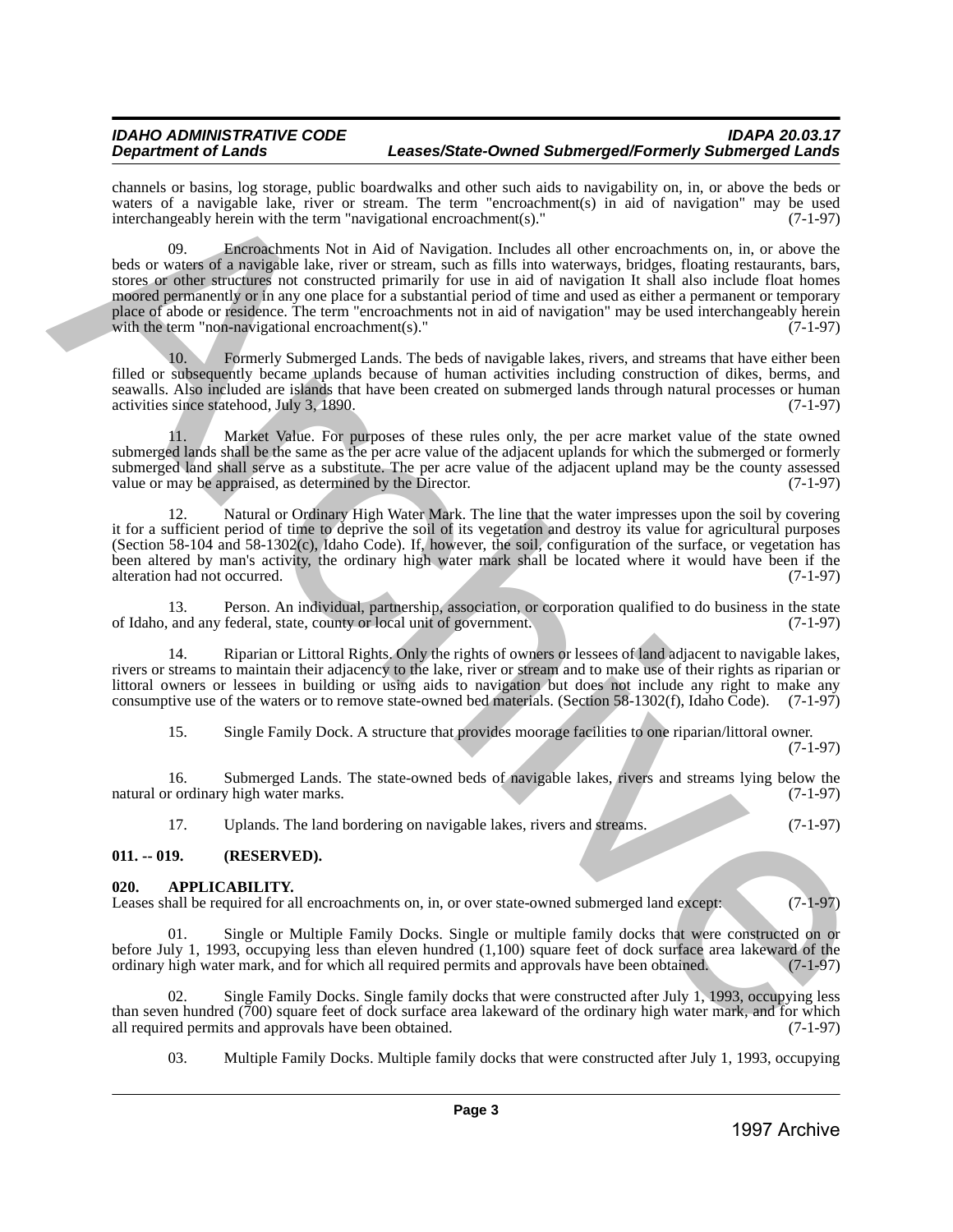less than eleven hundred (1,100) square feet of dock surface area lakeward of the ordinary high water mark, and for which all required permits and approvals have been obtained. (7-1-97) which all required permits and approvals have been obtained.

04. Encroachments Free to the Public. Encroachments in aid of navigation for which the complete use is offered free to the public.  $(7-1-97)$ 

05. Temporary Permits or Easements. Uses or encroachments that are customarily authorized by temporary permits or easements, such as roads, railroads, overhead utility lines, submerged cables, and pipelines.<br>(See IDAPA 20.03.09, Rules for Easements on State-owned Submerged Lands.) (7-1-97) (See IDAPA 20.03.09, Rules for Easements on State-owned Submerged Lands.)

## <span id="page-3-0"></span>**021. -- 024. (RESERVED).**

## <span id="page-3-1"></span>**025. POLICY.**

01. Policy of the State of Idaho. It is the policy of the state of Idaho to regulate and control the use and disposition of lands in the beds of navigable lakes, rivers and streams to the natural or ordinary high water mark thereof, so as to provide for their commercial, navigational, recreational or other public use; provided that the board shall take no action in derogation of or seeking to interfere with the riparian or littoral rights of the owners of upland property abutting or adjoining such lands. (Section 58-104, Idaho Code). (7-1-97)

02. Director May Grant Leases. The director may grant leases for uses that are in the public interest and the with these rules. (7-1-97) consistent with these rules.

03. Requests or Inquiries Regarding Navigability. The state owns the beds of all lakes, rivers, and streams that are navigable in fact. The department will respond to requests or inquiries as to which lakes, rivers, and streams are deemed navigable in fact. Additional information about streams deemed navigable by the State of Idaho<br>(7-1-97) is available from the department.

Stream Channel Alteration Permit or Encroachment Permit. Issuance of a lease shall be contingent upon the applicant obtaining a stream channel alteration permit if required by the Idaho Department of Water Resources, pursuant to Chapter 38, Title 42, Idaho Code, or an encroachment permit if required by the department pursuant to the Lake Protection Act, Chapter 13, Title 58, Idaho Code and compliance with local planning and zoning regulations if applicable. be so that conclusions of the DVM shape also be a subsequent interesting to the state of the objective Archives Archives Archives Archives Archives Archives Archives Archives Archives Archives Archives Archives Archives A

05. Other Permits And Licenses. Issuance of a lease shall not relieve an applicant from acquiring other und licenses that are required by law. (7-1-97) permits and licenses that are required by law.

06. Submerged Lands Lease Required Upon Notification. All persons using submerged lands in a manner that requires a submerged land lease shall obtain such a lease from the director when notified to do so. (7-1-97)

07. Term of Lease, Renewal Of Lease. Leases shall be issued for a term not to exceed ten (10) years, and shall be renewed for additional ten year (10) periods upon satisfactory performance during the present term. Renewals shall be processed with a minimum of procedural requirements and shall not be denied except in the most unusual circumstances or noncompliance with the terms and conditions of the previous lease. Lease renewals shall be initiated by the director. (7-1-97) initiated by the director.

Director's Authorization to Issue and Renew Leases. The director is authorized to issue and renew leases for the use of submerged lands in accordance with these rules. (7-1-97)

09. Rights Granted. The lease grants only such rights as are specified in the lease. The right to use the property for all other purposes that do not interfere with the rights authorized in the lease remains with the state. (7-1-97)

10. Rules Applicable to All Existing and Proposed Uses and Encroachments. These rules shall apply to all existing and proposed uses and encroachments, whether or not authorized by permit under the Lake Protection Act or the Stream Channel Protection Act. These rules provide that a lease may be required in addition to existing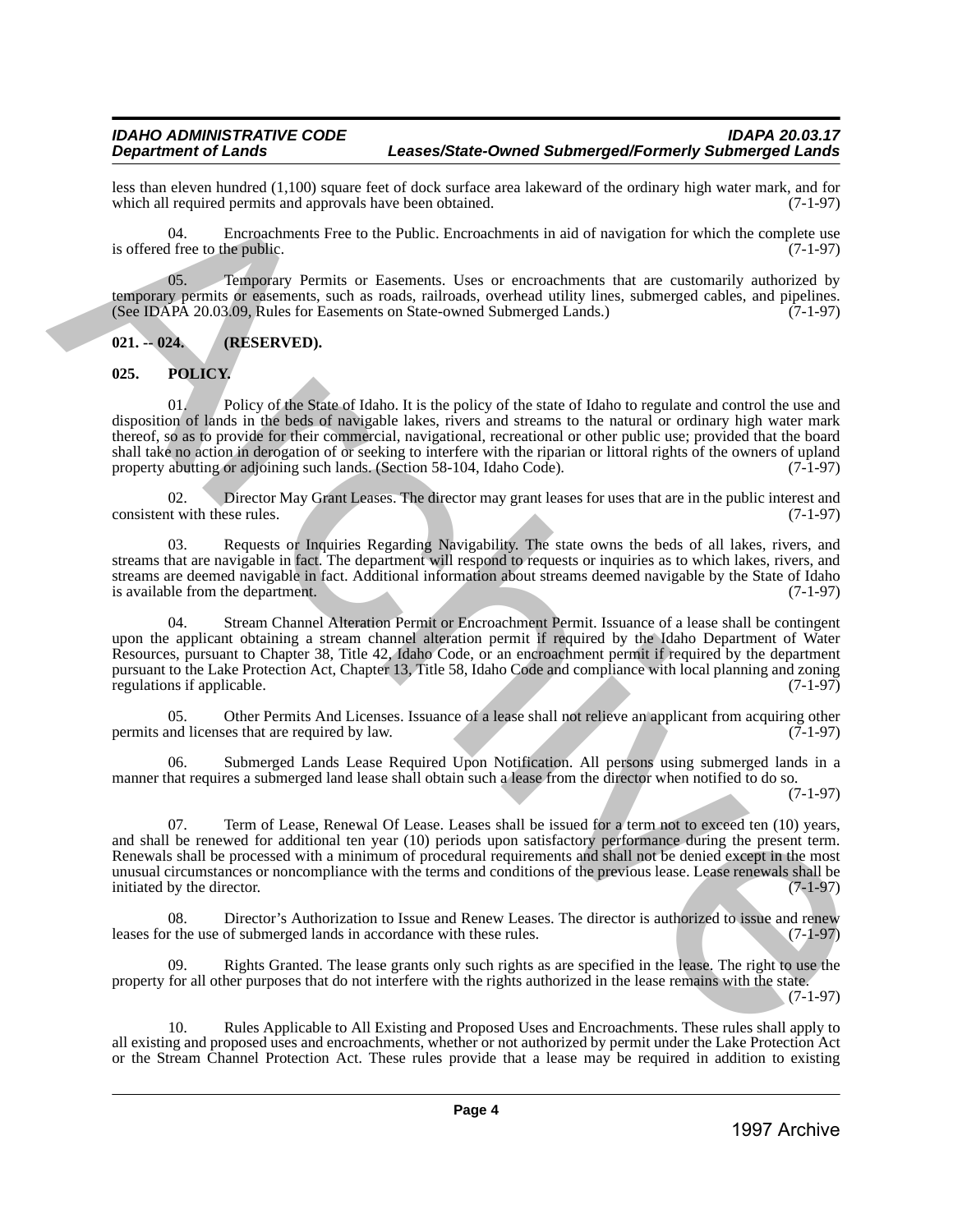#### *IDAHO ADMINISTRATIVE CODE IDAPA 20.03.17 Department of Lands Leases/State-Owned Submerged/Formerly Submerged Lands*

permits. See Subsection 020.01 through 020.05 for information about exceptions to lease requirements. (7-1-97)

11. Waiver of Lease Requirements. The director may, in his discretion, waive lease requirements for single or multiple family dock encroachments whose dock surface areas exceed square footages described in Subsection 020.01 through 020.03 when the additional dock surface area square footage is necessary to gain or maintain access to water of sufficient depth to sustain dock use for water craft customarily in use on that particular lake.  $\ell$  lake.  $(7-1-97)$ pearals. Solely a state of the specifical state and the state and the state is the specifical state of the specifical state  $(7-197)$ <br>
State of normal control of the state of the state of the state of the state of the sta

## <span id="page-4-0"></span>**026. -- 029. (RESERVED).**

## <span id="page-4-1"></span>**030. LEASE APPLICATION, FEE, AND PROCEDURE.**

01. Fee Determined By Board. The lease application fee shall be determined by the Board. (7-1-97)

02. Fee May Not Be Required. A lease application and fee may not be required if an encroachment permit application for a new or changed encroachment is filed simultaneously. In these cases, the encroachment permit application and fee will also serve as a lease application and fee. (7-1-97) permit application and fee will also serve as a lease application and fee.

03. Fee Shall Be Required. A lease application and fee shall be required for existing encroachments unless application for a new encroachment permit is filed simultaneously. A lease application fee shall be required for<br>(7-1-97) leases that are renewed upon expiration.

04. Encroachment Permit Application Fees. Information on encroachment permit application fees may be found in IDAPA 20.03.04, "Rules for the Regulation of Beds, Waters and Airspace Over Navigable Lakes In The State of Idaho."

05. Application to Lease and Fee. The lease application and fee shall be submitted with a letter of request stating the purpose of the lease; a scale drawing of the proposed lease area with plans detailing all intended improvements, including reference to the nearest known property corner(s); the permit number of each existing applicable encroachment permit(s); and the required rent. (7-1-97) applicable encroachment permit $(s)$ ; and the required rent.

06. Submittal of Application to Lease and Fee. The lease application and fee may be submitted to any the department. (7-1-97) office of the department.

07. Notification of Approval/Denial. The applicant shall be notified in writing if the lease application is 1 or denied. The applicant shall also be notified of any additional requirements. (7-1-97) approved or denied. The applicant shall also be notified of any additional requirements.

08. Request for Reconsideration. Any applicant aggrieved with the director's determination of rent or denial of a lease application may request reconsideration by the Director. (7-1-97)

## <span id="page-4-2"></span>**031. -- 034. (RESERVED).**

## <span id="page-4-3"></span>**035. RENTAL.**

01. Rental Rates Determined by the Board. The rental rates for submerged land leases shall be set by the board. (7-1-97) the board.  $(7-1-97)$ 

Modification of Rent. The director may temporarily reduce or waive annual lease rent for commercial submerged lands leases for a period not to exceed two  $(2)$  years upon showing by the lessee that irreversible financial harm will occur if the rent is not temporarily modified.  $(7-1-97)$ irreversible financial harm will occur if the rent is not temporarily modified.

#### <span id="page-4-4"></span>**036. -- 039. (RESERVED).**

## <span id="page-4-5"></span>**040. LATE PAYMENT; EXTENSIONS OF PAYMENT.**

Penalty for Late Payment of Rent. Rent not paid by the due date shall be considered late. A penalty, calculated from the day after which payment was due, shall be added to the rent. The penalty shall be determined by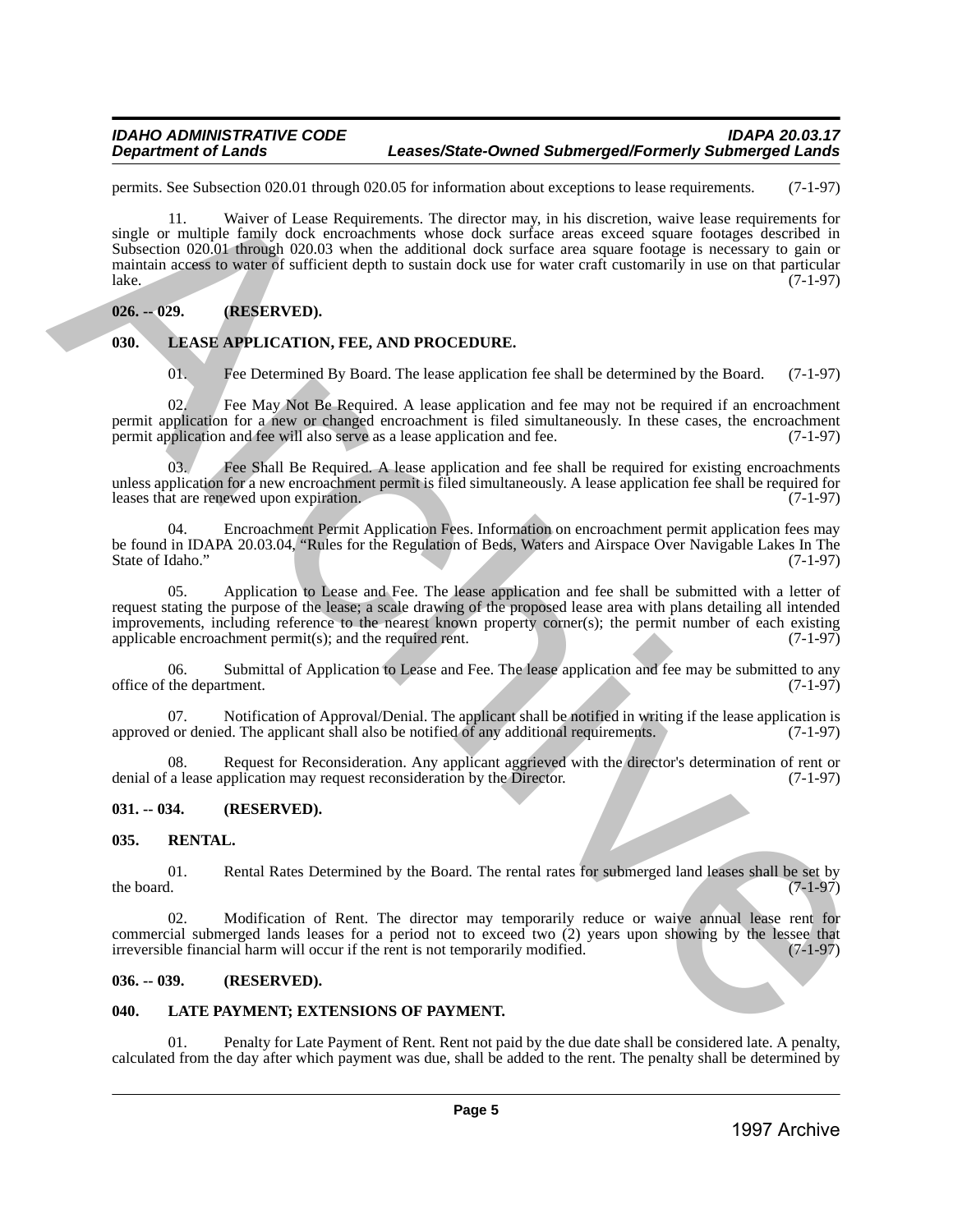the Board for the first month or any portion thereof and one percent (1%) of the rent due, including penalty, per month thereafter. (7-1-97) thereafter.  $(7-1-97)$ 

Extension in Time for Payment of Rent. An extension in time in which to submit payment of rent may be granted for commercial submerged lands leases only. Such extensions may not exceed two (2) successive years (Section 58-305, Idaho Code). (7-1-97) years (Section 58-305, Idaho Code).

Request for Extension in Time for Payment of Rent. Lessees must request extensions on forms supplied by the lessor and pay an extension fee to be determined by the Board. The lessee must also provide a statement from his banker or accountant verifying that money is not available for the payment of rent. (7-1-97)

04. Interest Rate for Extension In Time For Payment Of Rent. If an extension is granted, rent plus interest at a rate established by the board will be due no later than October 1 of the rent year. Specifically, interest will be the average monthly rate for conventional mortgages as quoted in the Federal Reserve Statistical Report; the rate to be rounded downward to the nearest one quarter percent (1/4%) on the tenth of each month following the release of data. (7-1-97) Be showed the thermatical control and spectral of the system distribution of the system distribution (15) of the system distribution (16) and the system of four and the system of the system of the system of the system of

## <span id="page-5-0"></span>**041. -- 044. (RESERVED).**

## <span id="page-5-1"></span>**045. APPRAISAL PROCEDURES.**

01. Appraisal. An appraisal normally will be performed by qualified department staff. If desired by the applicant and agreed to by the director, the applicant may ask the department for an independent contract appraisal.<br>Any appraisal must be under the control of the department. (7-1-97) Any appraisal must be under the control of the department.

02. Cost of Appraisal. If the appraisal is performed by department staff or by an independent contract appraiser, the appraisal costs shall be the actual cost for department personnel plus transportation, including per diem and administrative overhead or the bid amount for the contract appraiser. An itemized statement of these costs shall be provided to the applicant. The cost of the appraisal shall be in addition to those costs outlined in Subsections 035.01 and 035.02 and shall be billed separately from the application fee and rent. (7-1-97)

#### <span id="page-5-2"></span>**046. -- 049. (RESERVED).**

## <span id="page-5-3"></span>**050. LEASE MODIFICATION OR AMENDMENT.**

01. Encroachment Amendment. A lease modification or amendment must first be permitted through an ent to the lake encroachment permit or stream alteration permit. (7-1-97) amendment to the lake encroachment permit or stream alteration permit.

02. Modification of Existing Lease. Modification or amendment of an existing lease will be processed in the same manner as a new application. Modification or amendment includes change of use, location, size or scope of the lease site, but does not include ordinary maintenance, repair or replacement of existing structures or facilities. (7-1-97)

03. Modification of Interior Facilities. Changes in the interior arrangement of existing facilities that do not constitute a change of use and do not alter or enlarge the exterior dimensions, shall not be deemed a modification under this rule. However, the lessee must give written notice to the department ten (10) days in advance of making such changes. The lessee shall also furnish one (1) set of as-built plans to the department within thirty (30) days following completion of changes. (7-1-97)

## <span id="page-5-4"></span>**051. -- 054. (RESERVED).**

## <span id="page-5-5"></span>**055. ASSIGNMENTS; ASSIGNMENT FEE.**

01. Assignment of Lease. Leases may be assigned upon approval of the director provided that the lease conforms with Subsection 025.02 and all other provisions of these rules. The assignor and assignee must complete the department's standard assignment form and forward it to any department office. (7-1-97) department's standard assignment form and forward it to any department office.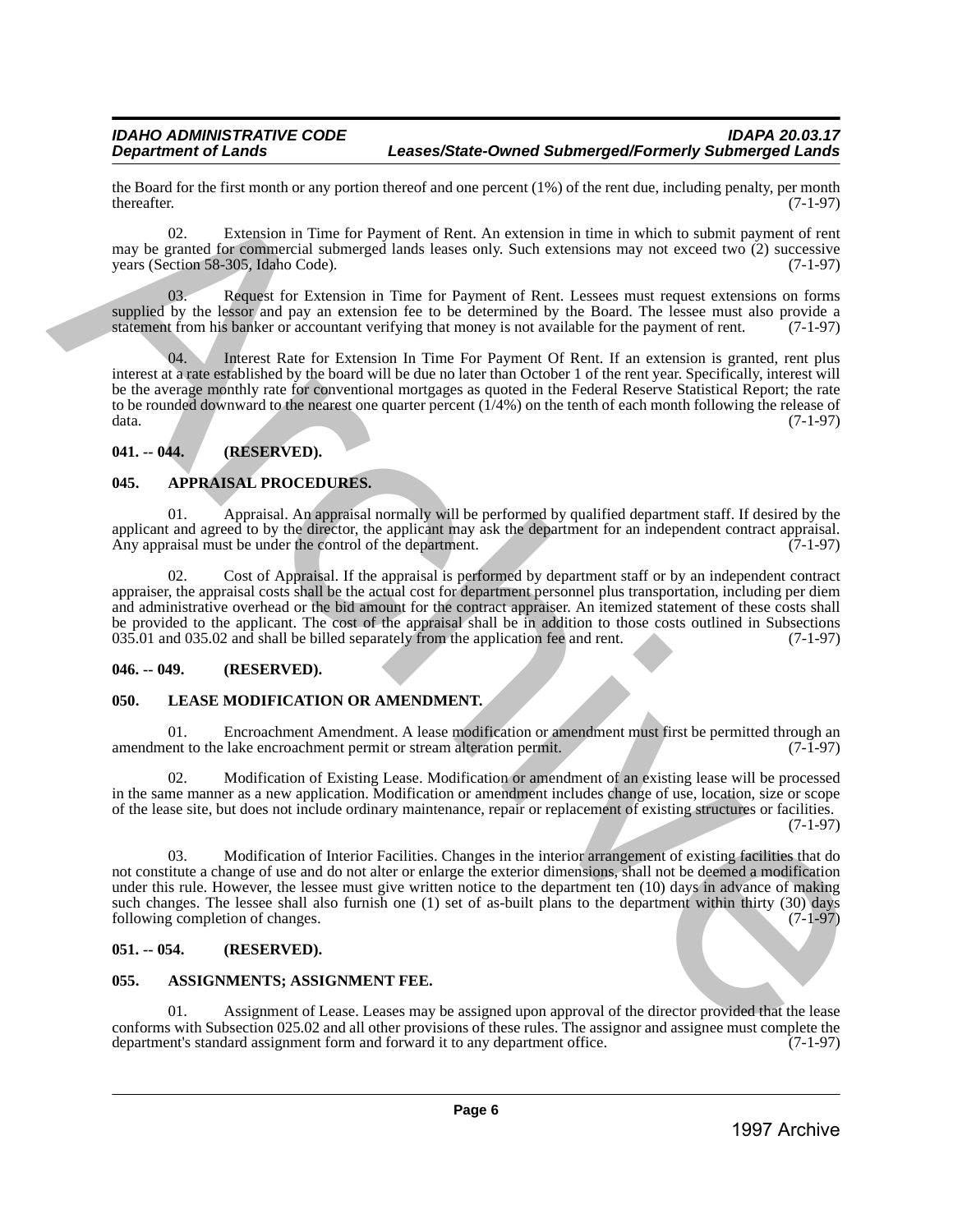#### *IDAHO ADMINISTRATIVE CODE IDAPA 20.03.17 Department of Lands Leases/State-Owned Submerged/Formerly Submerged Lands*

02. Assignment Fee. The assignment fee shall be determined by the Board and shall be paid at the time nment is submitted to the department. the assignment is submitted to the department.

03. Permit Transfer. The encroachment permit/stream alteration permit pertinent to a lease must be transferred to a purchaser simultaneously with a lease assignment. A lease assignment will not be approved unless the permit is transferred. (7-1-97)

04. Approval Required For Assignment. An assignment is not valid until it has been approved by the (7-1-97) director. (7-1-97)

<span id="page-6-0"></span>**056. -- 059. (RESERVED).**

## <span id="page-6-1"></span>**060. CANCELLATION.**

01. Cancellation of Lease for Violation of Terms. Any violation of the terms of the lease by the lessee, including non-payment of rent or any violation by lessee of any rule now in force or hereafter adopted by the board may subject the lease to cancellation. The lessee shall be provided written notification of any violation. The letter shall specify the violation, corrective action necessary, and specify a reasonable time to make the correction. If the corrective action is not taken within the specified reasonable period of time, the department shall notify the lessee of cancellation of the lease; provided, however, that the notice shall be provided to lessee no later than thirty (30) days prior to the effective date of such cancellation. (7-1-97) 10. associates the main and the theoretical techniques in the standard by the fourth of the main and the main and the main and the main and the main and the main and the main and the main and the main and the main and the

02. Reinstatement of Lease. A lease may be reinstated within thirty (30) days after cancellation for nent by paying the rental, plus interest, and a reinstatement fee to be determined by the Board. (7-1-97) non-payment by paying the rental, plus interest, and a reinstatement fee to be determined by the Board.

03. Cancellation of Lease for Use Other Than Intended Purpose. A lease not used for the purpose for which it was granted may be canceled. The department shall notify the lessee in writing of any proposed cancellation. The lessee shall have thirty (30) days to reply in writing to the department to show cause why the lease should not be cancelled. Within sixty (60) days, the department shall notify the lessee in writing as to the department's decision concerning cancellation. The lessee will have thirty (30) days to appeal an adverse decision to the director. (7-1-97)

04. Removal of Improvements Upon Cancellation. Upon cancellation, the director shall provide the lessee with a specific, but reasonable, amount of time, not to exceed six (6) months from the date of final notice, to remove any facilities and improvements. Failure to remove any facilities or structures within such time period<br>established by the director shall be deemed a trespass on submerged or formerly submerged lands. (7-1-97) established by the director shall be deemed a trespass on submerged or formerly submerged lands.

## <span id="page-6-2"></span>**061. -- 064. (RESERVED).**

## <span id="page-6-3"></span>**065. BOND.**

01. Bond Requirement Determined by Director. Bonds may be required for commercial nonnavigational leases. The need for bond shall be at the discretion of the director who shall consider the potential for abandonment of the facility, harm to state-owned submerged land and water resources, the personal and real property of adjacent upland owners and the personal and real property owned by the encroachment owner that is appurtenant<br>to and supportive of the encroachment. to and supportive of the encroachment.

02. Performance Bond. In the event a bond is necessary, the lessee shall submit a performance bond in favor of the state of Idaho and in a format acceptable to the director before a lease is issued. Acceptable bonds include surety, collateral, and letters of credit. The amount of bond shall be the estimated cost of restoration as established by the director in consultation with the lease applicant on a case by case basis. To determine restoration costs, the director may consider the potential for damage to land, to improvements, and the cost of structure removal. (7-1-97)

## <span id="page-6-4"></span>**066. -- 069. (RESERVED).**

## <span id="page-6-5"></span>**070. LIABILITY AND INDEMNITY.**

A lessee shall indemnify and hold harmless the lessors, its departments, agencies and employees for any and all claims, actions, damages, costs, and expenses which may arise by reason of lessee's occupation of the leased